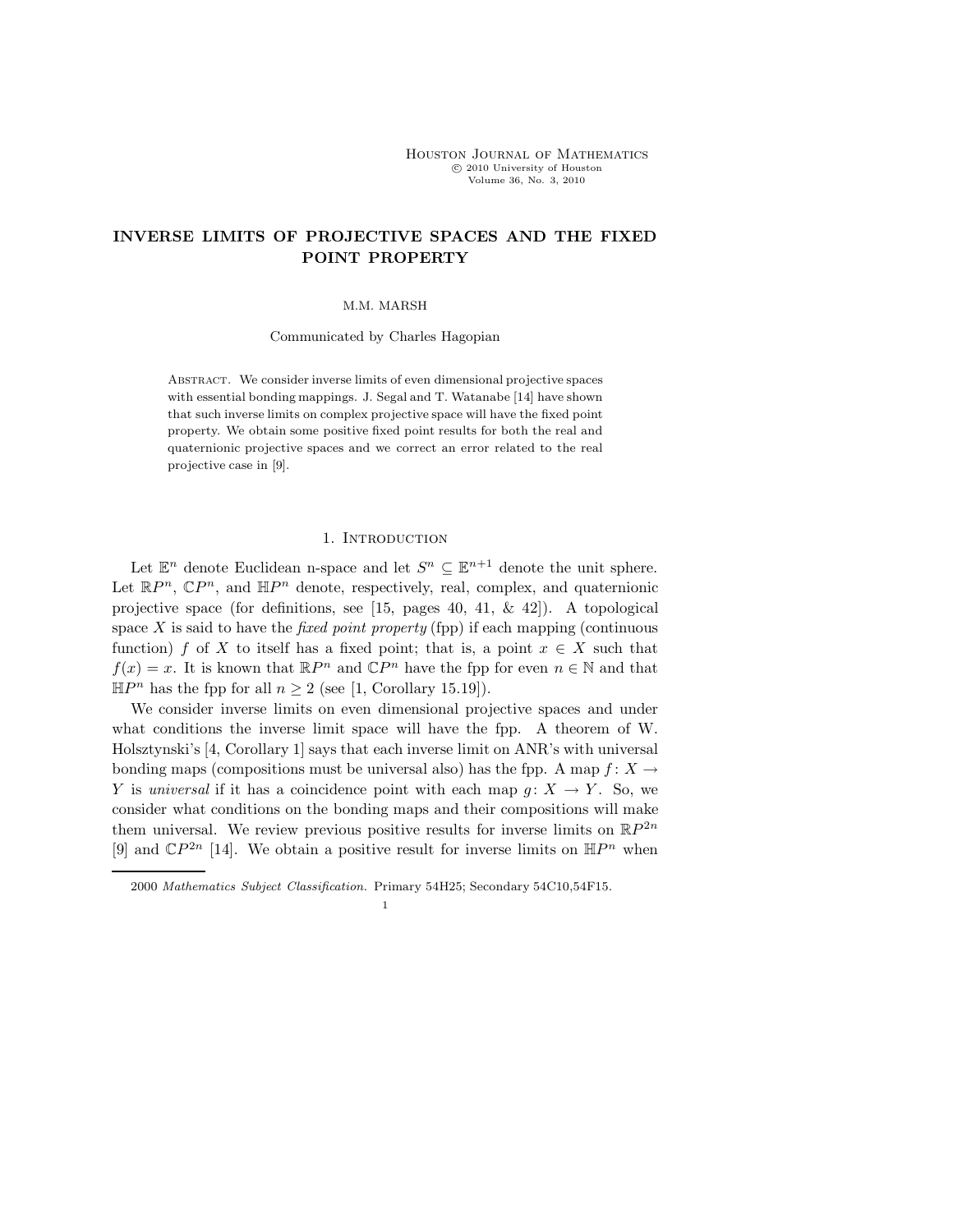$n = 2$ . A complete answer for the  $\mathbb{R}P^{2n}$  and  $\mathbb{H}P^{2n}$  cases, however, remains open since the "degree" of self maps (as bonding maps in the inverse system) on  $\mathbb{R}P^{2n}$ and on  $\mathbb{H}P^{2n}$  is not well-behaved with respect to the homotopy classes of the maps, as it is in the  $\mathbb{C}P^{2n}$  case. In fact, we still do not have a complete answer to D. Bellamy's question [7], "Do inverse limits of the real projective plane with essential bonding maps have the fpp?". We claimed in [9] to have a complete answer to Bellamy's question as well as the general  $\mathbb{R}P^{2n}$  case, however, the proof doesn't work for one homotopy class of essential bonding maps. We discuss this in more detail later and prove that if we use one specific representative map from this homotopy class as the bonding map, the inverse limit space will have the fixed point property in this case as well.

A theorem of R. Russo/C. Hagopian (see [12] and [9, Theorem 6]) shows that not all inverse limits of projective spaces will have the fpp, even for inverse limits of even dimensional projective spaces.

## 2. Some Inverse Limit Theorems

We will need a few general results about inverse limits. This section is included since the author was not able to locate references for the lemmas and theorems herein. Theorems 2.2 and 2.3 may be new results.

**Lemma 2.1.** Suppose  $X = \lim_{n \to \infty} \{X_n, b_n^{n+1}\}, Y = \lim_{n \to \infty} \{Y_n, g_n^{n+1}\},$  each with surjective bonding mappings. Let  $f_n: X_n \to Y_n$  be a sequence of surjective maps such that  $g_n^{n+1} \circ f_{n+1} = f_n \circ b_n^{n+1}$  for all  $n \ge 1$ .

(1) The induced map  $f: X \to Y$  is surjective.

(2) If, for all  $n \geq 1$ ,  $b_n^{n+1}$  is constant on the set  $f_{n+1}^{-1}(y)$  for each  $y \in Y_{n+1}$ , then f is injective.

PROOF. (1) Let  $b_n$  and  $g_n$  denote respectively the projection maps of X and Y onto  $X_n$  and  $Y_n$ . Let  $y \in Y$ . Since for each  $n \geq 1$ ,  $b_n$  and  $f_n$  are surjective, we can pick a sequence of points  $\{z_n\}$  such that  $z_n \in b_n^{-1} f_n^{-1} g_n(y)$ . So,  $f_n b_n(z_n) = g_n(y)$ for  $n \geq 1$ . We note that for  $1 \leq i \leq n$ ,

(\*)  $f_i b_i(z_n) = f_i b_i^n b_n(z_n) = g_i^n f_n b_n(z_n) = g_i^n g_n(y) = g_i(y)$ .

Let  $x = \lim_{n \to \infty} z_{u_n}$ , for some convergent subsequence of  $\{z_n\}$ . So,  $x \in X$ . We will show that  $f(x) = y$ . Fix  $n \ge 1$  and consider the point  $f(z_{u_n})$ . For  $1 \leq i \leq u_n$ , we get that  $g_i f(z_{u_n}) = f_i b_i(z_{u_n}) = g_i(y)$  from (\*). So,  $f(z_{u_n})$  and y agree in all coordinates  $1 \leq i \leq u_n$ . It follows that the distance from  $f(z_{u_n})$ to y is less than  $\frac{1}{2^{u_n}}$ . Hence,  $\lim_{n\to\infty} f(z_{u_n}) = y$ . Also,  $\lim_{n\to\infty} f(z_{u_n}) = f(x)$ . Therefore,  $f(x) = y$ .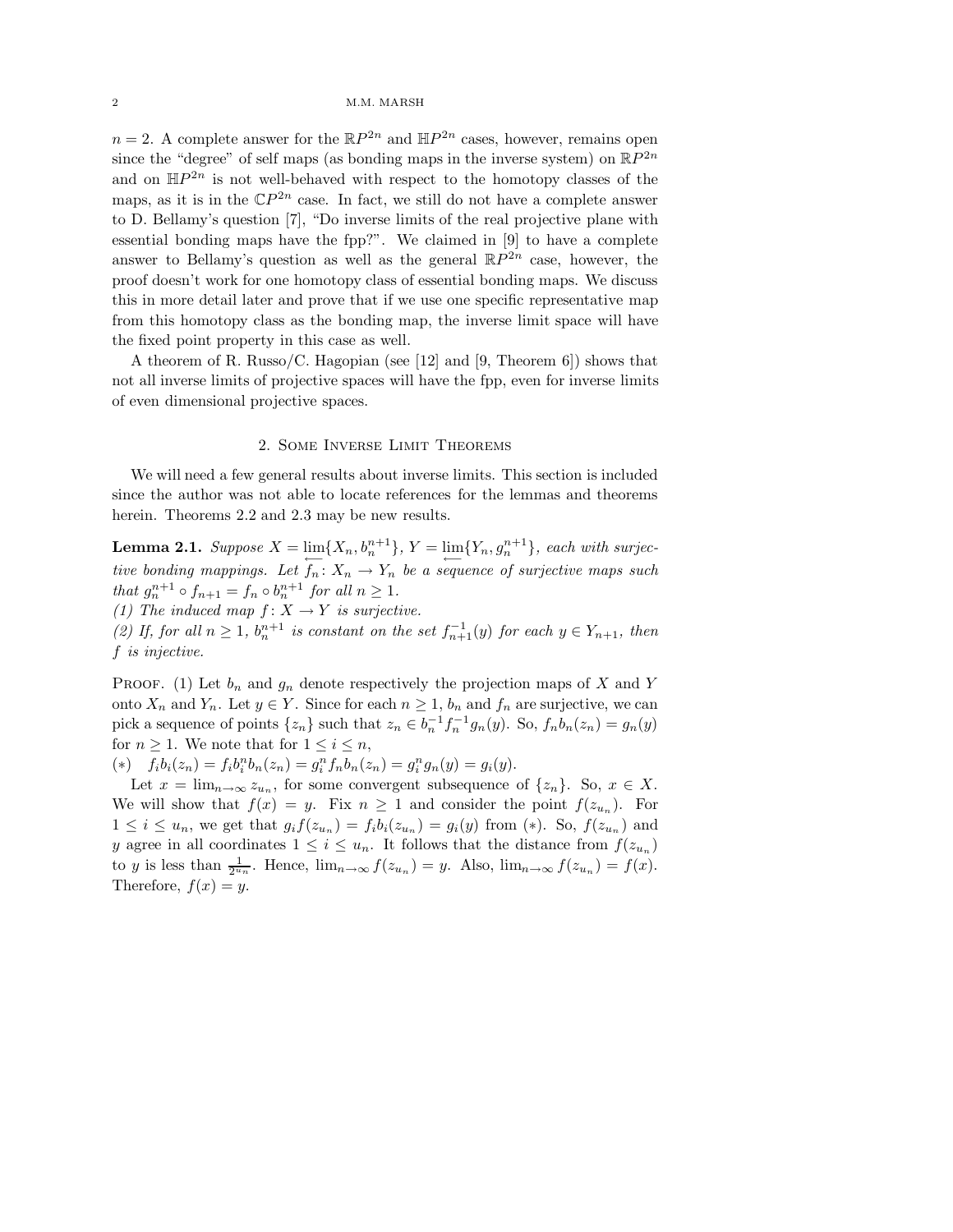(2) Let  $x, y \in X$  and suppose that  $f(x) = f(y)$ . Then  $g_n f(x) = g_n f(y)$  for all  $n \geq 1$ . Since f is induced, we have that  $f_n b_n(x) = f_n b_n(y)$  for all  $n \geq 1$ . Hence, for  $n+1 \geq 2$ ,  $b_{n+1}(x)$ ,  $b_{n+1}(y) \in f_{n+1}^{-1}(f_{n+1}b_{n+1}(x))$ . By hypothesis, we get that for all  $n \ge 1$ ,  $b_n(x) = b_n^{n+1} b_{n+1}(x) = b_n^{n+1} b_{n+1}(y) = b_n(y)$ . Therefore,  $x = y$ .  $\Box$ 

**Theorem 2.2.** For X, Y, and  $\{f_n\}$  satisfying the conditions of Lemma 1, the induced map  $f$  is a homeomorphism from  $X$  onto  $Y$ .

Let M be a continuum and  $g: M \to M$  be a surjective map. If N is a subset of M such that  $g(N) \subseteq N$ , then N is said to be *invariant* (with respect to g). We will say that N is *outvariant* (with respect to g) if  $N \subseteq g(N)$ . Furthermore, if N is outvariant and there exists a subset N' of N such that  $g(N') = N$  and  $g|_{N'}$  is a homeomorphism, we will say that  $(N', N)$  is an expanding pair (with respect to  $g$ ). W.T. Ingram [5] and others have investigated the nature of inverse limits on a single continuum  $M$  with a single bonding mapping  $g$  when  $g$  leaves certain subsets invariant. In particular in [5], Ingram studies the inverse limit space when the invariant subsets are finite and the bonding mapping is Markov. We will show that, for inverse limits on a single factor space with one bonding map, outvariant sets can also be helpful in understanding the inverse limit space. In fact, the existence of an expanding pair of subcontinua  $(N', N)$  in M gives rise to a monotonic increasing sequence of homeomorphic copies of  $N$  in the inverse limit space. If the k-fold composition  $g^k(N) = M$  for some  $k \geq 1$ , the closure of the union of the sequence of subcontinua is the inverse limit space. In addition, if there is a retraction of  $M$  onto  $N$  that behaves nicely with respect to  $g$ , then there is a retraction close to the identity map of the inverse limit space onto a homeomorphic copy of  $N$ . We will see an example of this in the proof of Theorem 4.1.

**Theorem 2.3.** Let  $X = \lim_{n \to \infty} \{M, g\}$ , where M is a continuum and g is a surjective map. Suppose that  $(N', N)$  is an expanding pair of subcontinua with respect to g. Then

(1) X contains a monotonic increasing sequence of subcontinua  $\{N_n\}_{n>1}$ , each member of which is homeomorphic to N under the restriction of the projection mapping  $q_n$ , and

(2) if there is a  $k \geq 1$  such that  $g^k(N) = M$ , then  $\overline{\bigcup_{n \geq 1} N_n} = X$ .

PROOF. (1) Let  $n \geq 1$ . Let  $L_n^n = N$ ,  $L_i^n = g^{n-i}(N)$  for  $1 \leq i \leq n$ , and  $L_i^n = (g|_{N'})^{n-i}(N)$  for  $i > n$ . Note that  $L_{n+1}^n = N'$  and that for  $i > n$ ,  $(g|_{N'})^{n-i}$ is a homeomorphism. It follows that  $L_i^n$  is homeomorphic to  $L_n^n = N$  for all  $i > n$ . We also note that  $L_{i+1}^n \subseteq L_i^n$  for all  $i \geq 1$ .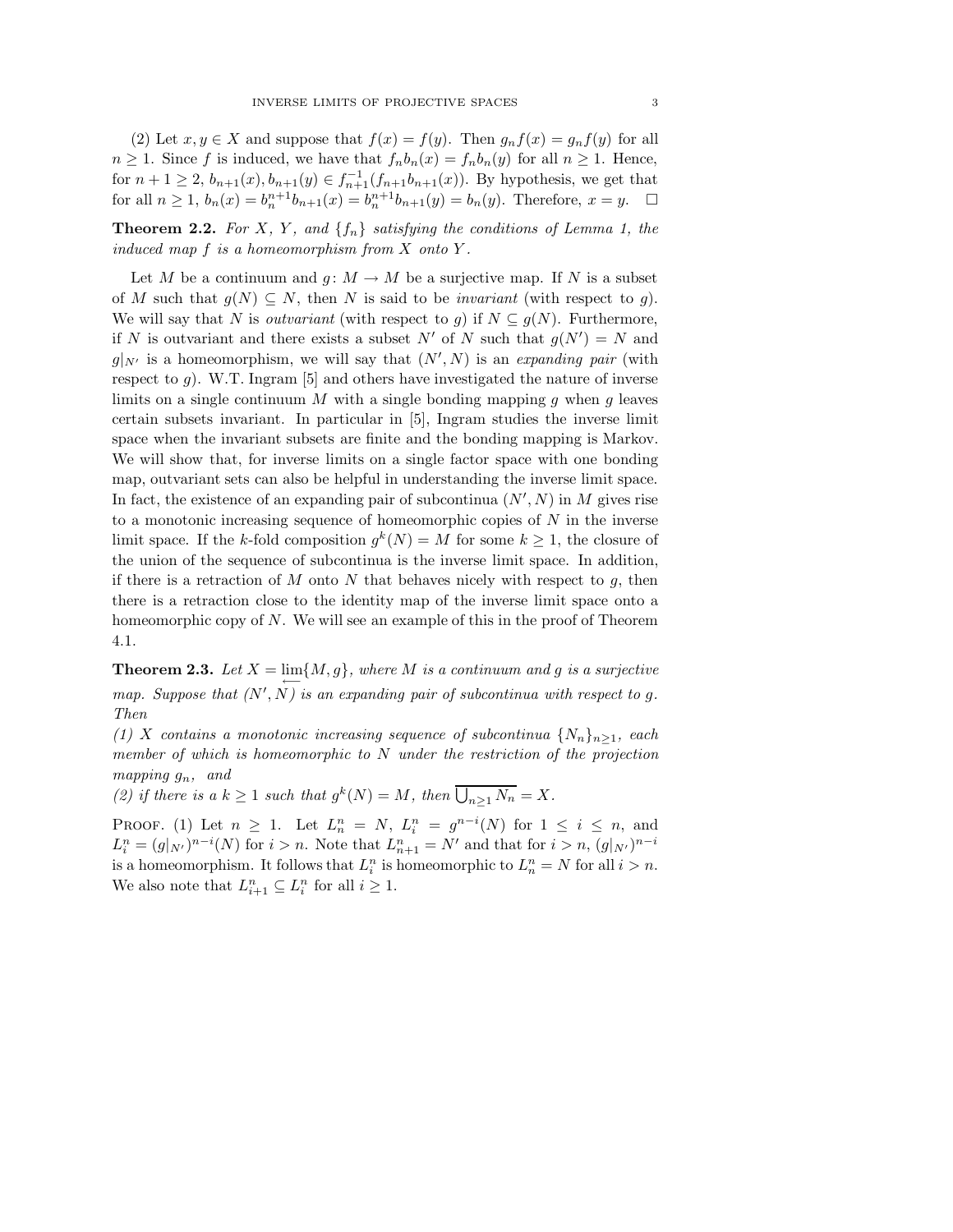## 4 M.M. MARSH

Define the subset  $N_n$  of X by  $N_n = \lim_{n \to \infty} \{L_i^n, g|_{L_i^n}\}.$  We observe that  $g_n|_{N_n}: N_n \to N$  is a homeomorphism for each  $n \geq 1$ . To see this, first notice that  $g_n(N_n) = L_n^n = N$ . Suppose  $x, y \in N_n$  and  $g_n(x) = g_n(y)$ . For  $1 \leq i \leq n$ ,  $g_i(x) = g^{n-i}g_n(x) = g^{n-i}g_n(y) = g_i(y)$ , and for  $i > n$ ,  $(g|_{L_i^n})^{i-n}(g_i(x)) = g_n(x) = g_n(y) = (g|_{L_i^n})^{i-n}(g_i(y)).$  Since  $(g|_{L_i^n})^{i-n}$  is a homeomorphism, it follows that  $g_i(x) = g_i(y)$  for  $i > n$  also. Thus, we have that  $x = y$ , establishing that  $g_n$  maps  $N_n$  homeomorphically onto N. It is easy to see that  $N_n \subseteq N_{n+1}$  for each  $n \geq 1$  since  $L_{i+1}^n \subseteq L_i^n$  for all  $i \geq 1$ .

(2) We let  $\beta_n: N \to N_n$  be the inverse homeomorphism of  $g_n|_{N_n}$ . Let  $x \in X$ and  $\epsilon > 0$ . Let *n* be large enough so that  $g_{n-k}$  is an  $\epsilon$ -map. There is a point  $y_n \in N$  such that  $g^k(y_n) = g_{n-k}(x)$ . Let  $y = \beta_n(y_n)$ . Then  $g_{n-k}(y) = g^k g_n(y)$  $g^{k}(y_{n}) = g_{n-k}(x)$ . Since  $g_{n-k}$  is an  $\epsilon$ -map, the distance from x to y is less than  $\epsilon$ . Thus, *x* is a limit point of  $\bigcup_{i\geq 1} N_i$ . The equality follows. □

## 3. Projective Spaces, Inverse Limits, and Fixed Points

For  $\mathbb{F} \in \{\mathbb{R}, \mathbb{C}, \mathbb{H}\},$  we recall some facts about the homology/cohomology of  $\mathbb{F}P^n$ . If  $\mathbb{F} = \mathbb{R}$ , we use  $\mathbb{Z}_2$  coefficients. If  $\mathbb{F}$  is either  $\mathbb{C}$  or  $\mathbb{H}$ , we use  $\mathbb{Z}$  coefficients and pass via the universal coefficient theorem to rational coefficients  $\mathbb Q$  when we consider the Lefschetz coincidence number of a pair of mappings.

First, the homology/cohomology groups are (see [16, page 90])

$$
H_i(\mathbb{R}P^n; \mathbb{Z}_2) \approx H^i(\mathbb{R}P^n; \mathbb{Z}_2) \approx \begin{cases} \mathbb{Z}_2 & \text{for } 0 \le i \le n, \\ 0 & \text{otherwise.} \end{cases}
$$

Refering to [15, page 40] and using Poincaré-Lefschetz duality,

$$
H_i(\mathbb{C}P^n; \mathbb{Z}) \approx H^i(\mathbb{C}P^n; \mathbb{Z}) \approx \begin{cases} \mathbb{Z} & \text{for } i \equiv 0 \text{(mod2) and } 0 \le i \le 2n, \\ 0 & \text{otherwise.} \end{cases}
$$
  

$$
H_i(\mathbb{H}P^n; \mathbb{Z}) \approx H^i(\mathbb{H}P^n; \mathbb{Z}) \approx \begin{cases} \mathbb{Z} & \text{for } i \equiv 0 \text{(mod4) and } 0 \le i \le 4n, \\ 0 & \text{otherwise.} \end{cases}
$$

Let  $\alpha$  be a generator of  $H_1(\mathbb{R}P^n;\mathbb{Z}_2)$  (respectively, of  $H_2(\mathbb{C}P^n;\mathbb{Z})$  and of  $H_4(\mathbb{H}P^n;\mathbb{Z})$ , then  $\alpha^k$  is a generator of  $H_k(\mathbb{R}P^n;\mathbb{Z}_2)$  (respectively, of  $H_{2k}(\mathbb{C}P^n;\mathbb{Z})$ and of  $H_{4k}(\mathbb{H}P^n;\mathbb{Z})$  for  $1 \leq k \leq n$ . The image  $\overline{\alpha}$  of  $\alpha$  under the duality isomorphism is a generator of the corresponding cohomology groups; and similarly for  $\overline{\alpha}^k$ . It follows that the cohomology rings of  $\mathbb{R}P^n$ ,  $\mathbb{C}P^n$ , and  $\mathbb{H}P^n$  are truncated polynomial rings given by

$$
H^*(\mathbb{R}P^n; \mathbb{Z}_2) \approx \mathbb{Z}_2[\overline{\alpha}]/(\overline{\alpha}^{n+1}),
$$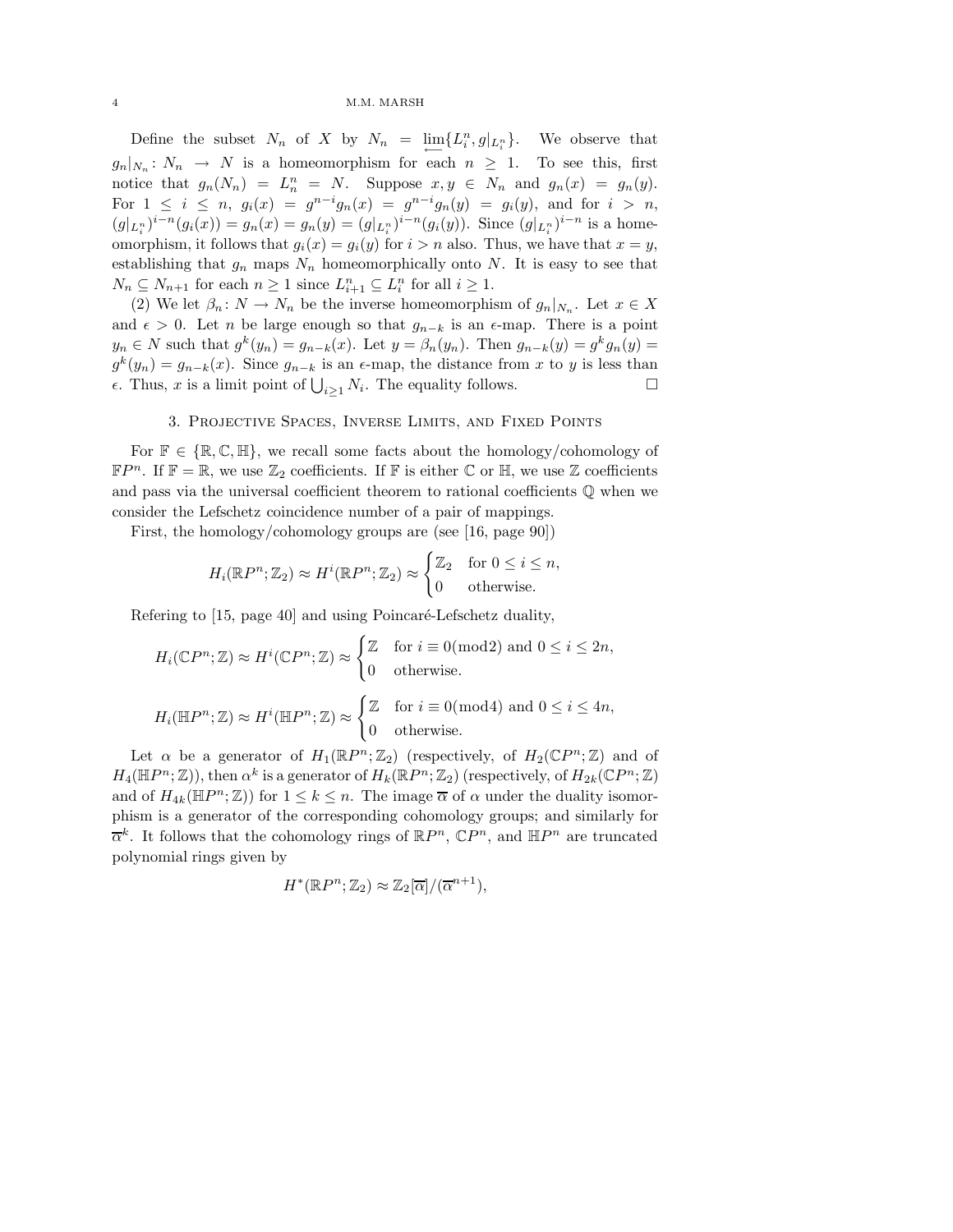$$
H^*(\mathbb{C}P^n; \mathbb{Z}) \approx \mathbb{Z}[\overline{\alpha}]/(\overline{\alpha}^{n+1}), \text{ and}
$$
  

$$
H^*(\mathbb{H}P^n; \mathbb{Z}) \approx \mathbb{Z}[\overline{\alpha}]/(\overline{\alpha}^{n+1}),
$$

(see [15, Corollaries 6.29, 6.32, & 6.33]).

For C and H, we use the universal coefficient theorem to pass to rational coefficients. If  $\beta$  is the image of  $\overline{\alpha}$  under the coefficient homomorphism, then we have that, for  $\mathbb{F} \in \{\mathbb{C}, \mathbb{H}\}, H^*(\mathbb{F}P^n; \mathbb{Q}) \approx \mathbb{Q}[\beta]/(\beta^{n+1})$ , see [15, page 202].

Given a map  $f: \mathbb{F}P^n \to \mathbb{F}P^n$ , define  $\deg f$  to be the unique integer m (integer "mod 2" for  $\mathbb{F} = \mathbb{R}$ ) such that  $f_*(\alpha) = m\alpha$ , where  $f_* : H_j(\mathbb{F}P^n; \mathbb{Z}) \to H_j(\mathbb{F}P^n; \mathbb{Z})$ is the induced homomorphism  $(j = 1, 2, 4$  for the three cases, and  $\mathbb{Z}$  replaced with  $\mathbb{Z}_2$  when  $j = 1$ ).

From the ring structure and the comments above, it follows that  $f^*(\overline{\alpha}^k)$  =  $m^k\overline{\alpha}^k$ , where  $f^*: H^k(\mathbb{R}P^n;\mathbb{Z}_2) \to H^k(\mathbb{R}P^n;\mathbb{Z}_2)$  is the induced homomorphism for  $1 \leq k \leq n$ , and  $f^*(\beta^k) = m^k \beta^k$ , where  $f^* \colon H^{2k}(\mathbb{C}P^n;\mathbb{Q}) \to H^{2k}(\mathbb{C}P^n;\mathbb{Q})$  or  $f^*: H^{4k}(\mathbb{H}P^n;\mathbb{Q}) \to H^{4k}(\mathbb{H}P^n;\mathbb{Q})$  for  $1 \leq k \leq n$ .

For a pair of maps  $f, g \colon M_1 \to M_2$ , where  $M_1$  and  $M_2$  are closed, oriented n-manifolds, we define the Lefschetz coincidence number of f and g (see [15, page 188]) by

$$
L(f,g) = \sum_{q=0}^{n} (-1)^q \text{tr } \theta_q,
$$

where  $\theta_q = \mu g^* \nu^{-1} f_*$ , and  $\mu$  and  $\nu$  are Poincaré-Lefschetz duality isomorphisms (see diagram below).

$$
H_q(M_1; \mathbb{Q}) \xrightarrow{f_*} H_q(M_2; \mathbb{Q})
$$
  

$$
\mu \uparrow \qquad \qquad \uparrow \qquad \qquad \downarrow
$$
  

$$
H^{n-q}(M_1; \mathbb{Q}) \xleftarrow{g^*} H^{n-q}(M_2; \mathbb{Q})
$$

Since  $\mathbb{C}P^n$  and  $\mathbb{H}P^n$  are finite dimensional closed oriented manifolds,  $L(f, g)$  is defined for maps on these projective spaces. For  $\mathbb{R}P^n$ , if we use  $\mathbb{Z}_2$  coefficients, then Poincaré-Lefschetz duality still applies and the "mod 2" Lefschetz coincidence number  $L(f, g)$  is defined analogously.

Hence, for maps  $f, g: \mathbb{F}P^n \to \mathbb{F}P^n$  with  $\deg f = m$  and  $\deg g = k$ , we calculate  $L(f, g)$  getting that

$$
L(f,g) = k^{n} + k^{n-1}m + k^{n-2}m^{2} + \ldots + km^{n-1} + m^{n}.
$$

In the case of  $\mathbb{F} = \mathbb{R}$ , all terms are non-negative since k and m are "mod 2" integers. It follows that

$$
L(f,g) = \begin{cases} \frac{k^{n+1} - m^{n+1}}{k-m} & \text{if } k \neq m, \\ (n+1)m^n & \text{if } k = m. \end{cases}
$$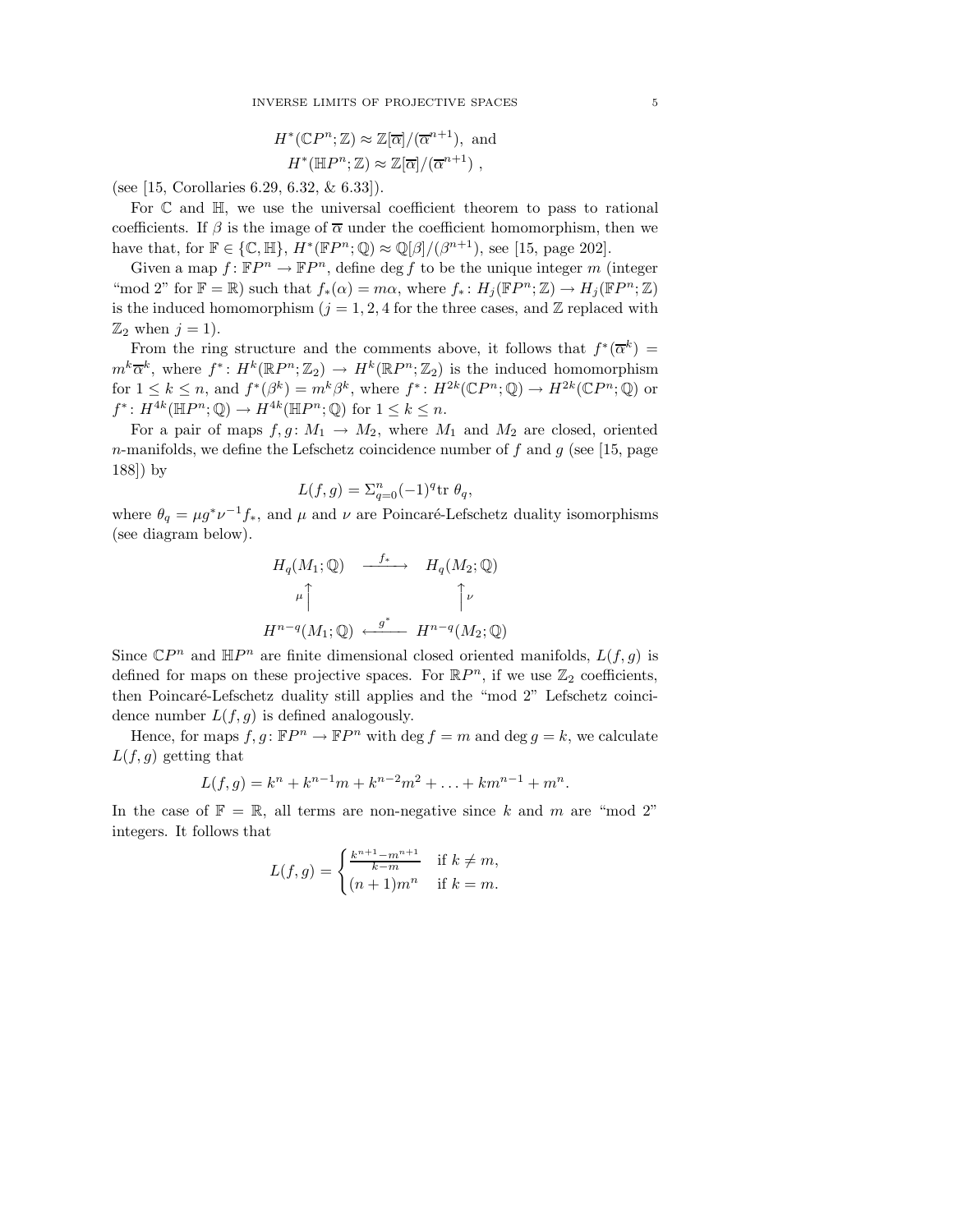Note that for  $m \neq 0$  and n even,  $L(f, g) \neq 0$ ; for n odd,  $L(f, g)$  will be non-zero only in case  $m \neq -k$ .

**Theorem 3.1.** If X is an inverse limit on  $\mathbb{F}P^n$  with n even and the bonding maps having non-zero degree, then  $X$  has the fpp.

PROOF. Suppose  $f: \mathbb{F}P^n \to \mathbb{F}P^n$  is either a bonding map or a composition of bonding maps in the inverse limit sequence. Since each bonding map has non-zero degree and degree of compositions is product of degrees, it follows that deg  $f =$  $m \neq 0$ . If  $g: \mathbb{F}P^n \to \mathbb{F}P^n$  is a mapping, from the comments above concerning  $L(f, g)$  and by [15, Corollary 7.14], f and g have a coincidence point. So, we have that  $f$  is universal. Thus, Holsztynski's result applies, and the theorem follows.  $\Box$ 

If the degree function deg:  $[\mathbb{F}P^n; \mathbb{F}P^n] \to \mathbb{Z}$  ( $\mathbb{Z}_2$  for  $\mathbb{F} = \mathbb{R}$ ) is injective, then in the hypothesis of Theorem 3.1, we can replace the assumption that the bonding maps have non-zero degree with the assumption that they are essential (not homotopic to a constant). This is the case for  $\mathbb C$ , but not for  $\mathbb R$  and  $\mathbb H$ . Segal and Watanabe [14] proved in 1992 that the degree function is injective on  $[\mathbb{C}P^n;\mathbb{C}P^n]$ and used exactly the ideas above to establish

**Theorem 3.2** (Segal and Watanabe). If X is an inverse limit on an even dimensional complex projective space with essential bonding maps, then  $X$  has the fpp.

With regard to  $\mathbb{H}P^n$ , Marcum and Randall [8] have shown that there exist (for  $n = 3, 4, 5$ ) essential self maps of  $\mathbb{H}P^n$  having degree zero. They conjecture that such self maps of  $\mathbb{H}P^n$  exist for all  $n \geq 3$ . Corollary 2 of [8] states that if  $f: \mathbb{H}P^2 \to \mathbb{H}P^2$  is essential, then deg  $f \neq 0$ . Thus, by Theorem 3.1, for  $n = 2$  we have the analogous result of Theorem 3.2 for  $\mathbb{H}P^n$ .

The author acknowledges helpful conversations about the  $\mathbb{H}P^n$  case with Michael Colvin.

**Theorem 3.3.** If X is an inverse limit on  $\mathbb{H}P^2$  with essential bonding maps, then X has the fpp.

In [9, Theorem 5], we claimed to have proven that each inverse limit on an even dimensional real projective space with essential bonding maps has the fpp. The proof was based on a theorem in [10, Theorem 2.1] which states that there are only two homotopy classes of self maps on  $\mathbb{R}P^n$  for n even. However, this is not the case; so the proof is incorrect. If Theorem 5 in [9] is replaced with Theorem 3.4 below, then the error is corrected. Theorem 3.4 provides a positive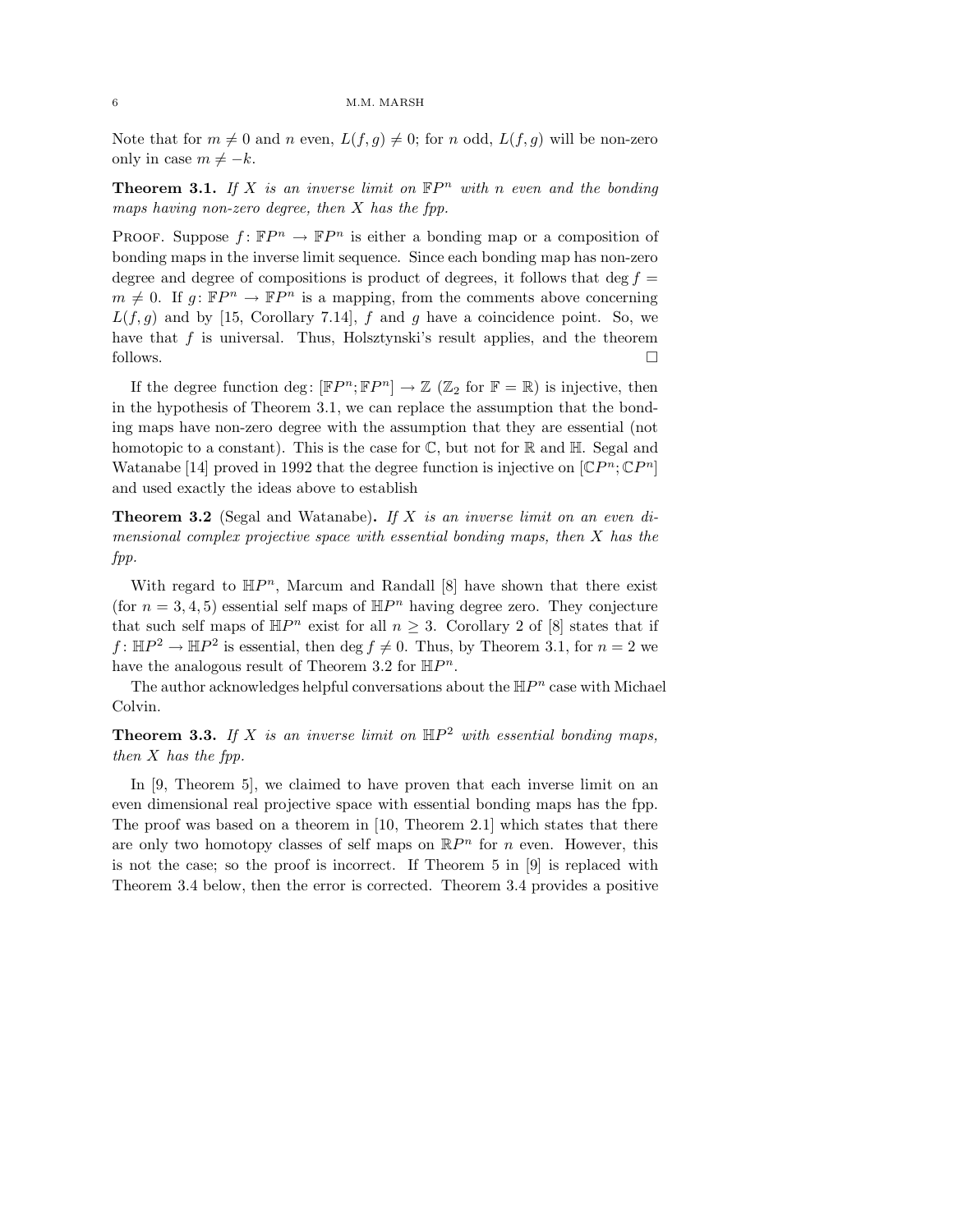answer to Bellamy's question for all but one homotopy class of essential maps on  $\mathbb{R}P^{2n}$ . The proof of Theorem 3.4 follows from Theorem 4 and Corollary 1 in [9], and from Holsztynski's result.

**Theorem 3.4.** Let X be an inverse limit on  $\mathbb{R}P^{2n}$  with bonding mappings  $b_i^{i+1}$ that have essential covering lifts  $g_i^{i+1}$ :  $S^{2n} \to S^{2n}$ . Then X has the fixed point property.

Let  $p: S^n \to \mathbb{R}P^n$  denote covering projection and let  $T: S^n \to S^n$  denote the antipodal map. Using vector space notation, we may also write  $-x$  for  $T(x)$ . If  $f: S^n \to S^n$  is a mapping, we say that f induces a map  $\tilde{f}: \mathbb{R}P^n \to \mathbb{R}P^n$  if there exists a map  $\tilde{f}$  such that  $p \circ f = \tilde{f} \circ p$ . We say that  $f: S^n \to S^n$  collapses antipodes (preserves antipodes) if  $f = f \circ T$  ( $f \circ T = T \circ f$ ). It is easy to see that if  $f: S^n \to S^n$  is a mapping that either collapses or preserves antipodes, then f induces a map  $\tilde{f}: \mathbb{R}P^n \to \mathbb{R}P^n$ . Furthermore, if  $\tilde{f}: \mathbb{R}P^n \to \mathbb{R}P^n$  is a map, then  $\tilde{f}$  has a covering lift f so that  $p \circ f = \tilde{f} \circ p$  and f is either antipode preserving or antipode collapsing.

The set  $[\mathbb{R}P^{2n}; \mathbb{R}P^{2n}]$  of homotopy classes of self mappings of  $\mathbb{R}P^{2n}$  is, in fact, infinite (see [6] for the projective plane and [11] for the general case). We thank Robert Edwards for providing these two references. For the moment, we restrict our attention to  $\mathbb{R}P^2$ . According to B. Jiang in [6] (see top of page 2), the homotopy classification of self maps  $\tilde{f}$  of  $\mathbb{R}P^2$  is determined by considering lifts of  $\tilde{f}$  and  $\tilde{f} \circ p$  as  $\tilde{f}_* \colon H_1(\mathbb{R}P^2) \to H_1(\mathbb{R}P^2)$  is trivial or not. Specifically, if  $\tilde{f}_* \neq 0$  and  $f: S^2 \to S^2$  is a lift of  $\tilde{f} \circ p: S^2 \to \mathbb{R}P^2$ , then the homotopy class of  $\tilde{f}$  is classified by the degree of f, which will be an odd natural number. If  $\tilde{f}_* = 0$ and  $f' : \mathbb{R}P^2 \to S^2$  is a lift of  $\tilde{f} : \mathbb{R}P^2 \to \mathbb{R}P^2$ , then the homotopy class of  $\tilde{f}$  is classified by the "mod 2" degree of  $f'$ . The situation is analogous for higher even dimensional real projective spaces. If the lift  $f$  is antipode preserving, then the degree of f is odd (see [17, Th.3]) and if f is antipode collapsing, then the map  $f' : \mathbb{R}P^{2n} \to S^{2n}$  is defined by the equation  $f' \circ p = f$  and is a lift of  $\tilde{f}$ , that is,  $p \circ f' = \tilde{f}$ . In this case, there are two homotopy classes determined by the "mod  $2$ " degree of  $f'$ , see Corollary to Theorem IIIb and Remark 9.1 in [11].

If we consider the general question, "For which homotopy classes  $[g]$  of self maps g on  $\mathbb{R}P^{2n}$  will the inverse limit space on  $\mathbb{R}P^{2n}$  with bonding mappings from [g] have the fpp?", then Theorems 3.1 and 3.4 provide a positive answer for all but two homotopy classes. In fact, the bonding maps may be from different homotopy classes as long as no more than finitely many are from these remaining two. They are the null-homotopic (inessential) maps and maps  $g: \mathbb{R}P^{2n} \to \mathbb{R}P^{2n}$ which are essential, yet induce the trivial homomorphism on  $H_1(\mathbb{R}P^{2n})$ . As stated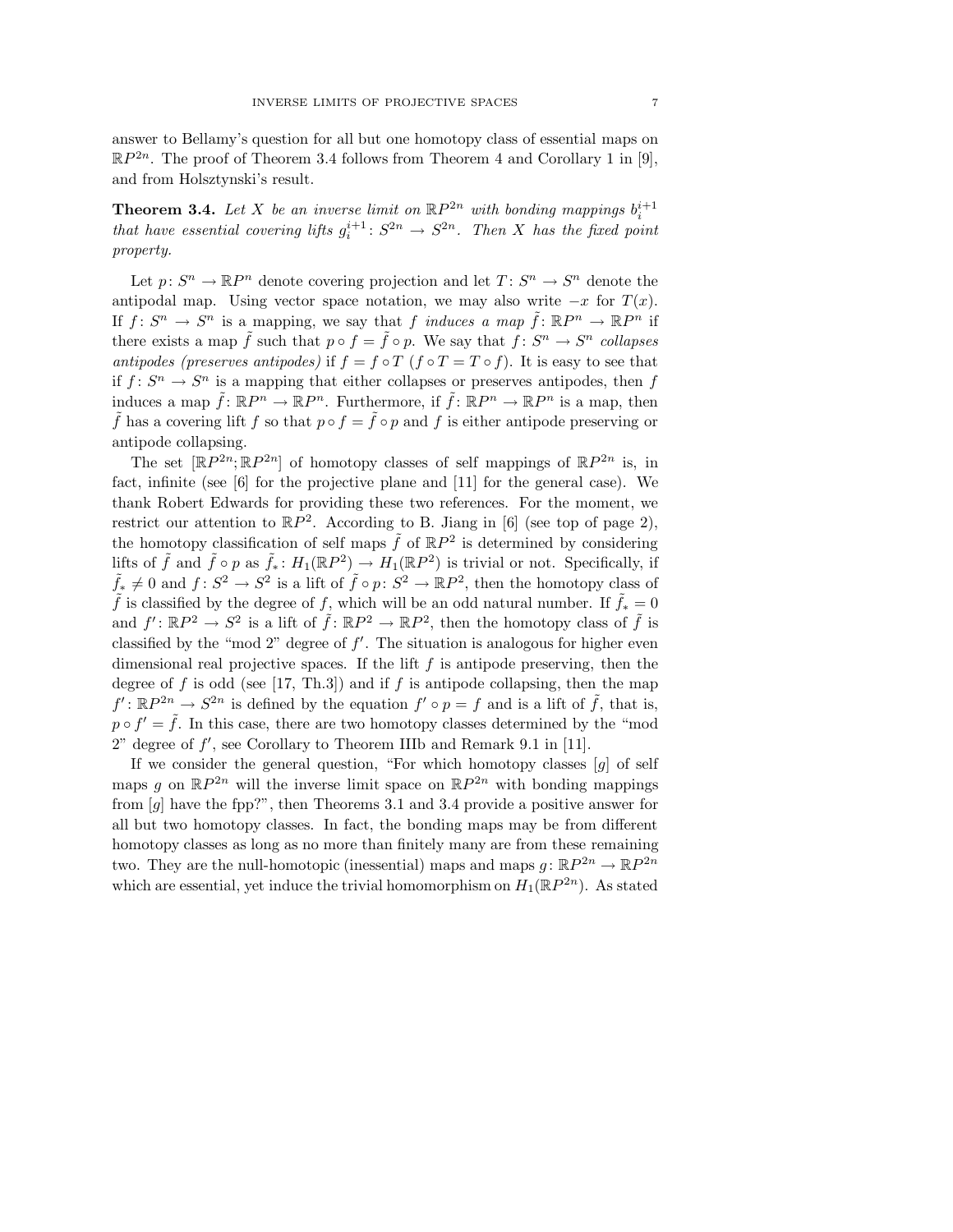earlier, inverse limits on  $\mathbb{R}P^{2n}$  with inessential bonding mappings will, in general, not have the fpp. So, hereafter we will primarily be concerned with the second homotopy class mentioned above.

Specifically, if  $\tilde{f}$ :  $\mathbb{R}P^{2n} \to \mathbb{R}P^{2n}$  is a map such that  $\tilde{f}_* = 0$  and  $\tilde{f}$  lifts to  $f' : \mathbb{R}P^{2n} \to S^{2n}$  where the "mod 2" degree of f' is non-trivial, then this case is unsettled as to the fpp of an inverse limit on  $\mathbb{R}P^{2n}$  with maps from this homotopy class. We will provide a positive answer for this case as well if only one specific representative map is used as the bonding map or if each of the bonding maps are of a certain form.

## 4. The  $\mathbb{R}P^2$  Case

In [6, page 224], Jiang uses the longitude/latitude parametrization  $e(\phi, \theta)$  =  $(\cos \phi \cos \theta, \sin \phi \cos \theta, \sin \theta)$  of  $S^2 \subseteq \mathbb{E}^3$  to define the map  $F_2 \colon S^2 \to S^2$  by  $F_2(\phi, \theta) = (\phi, 2\theta + \frac{\pi}{2})$ . Hereafter, we will denote the map  $F_2$  by g. In Cartesian coordinates, the map g is given by  $g(x, y, z) = (-2xz, -2yz, 1 - 2z^2)$ . It is easy to check that q collapses antipodes. Note also that  $q$  is inessential, yet induces an essential map  $\tilde{g} : \mathbb{R}P^2 \to \mathbb{R}P^2$ . As pointed out by Jiang [6] (see top of page 224 and the definitions of the maps  $f_m$  in "Construction of good representatives"),  $\tilde{g}$  lifts to a map  $g' : \mathbb{R}P^2 \to S^2$  which has "mod 2" degree equal 1 and hence,  $\tilde{g}$  is not null-homotopic (that is,  $\tilde{g}$  is essential).

Let  $X = \lim_{\longleftarrow} \{S^2, g\}$  and  $Y = \lim_{\longleftarrow} \{\mathbb{R}P^2, \tilde{g}\}$ . Let  $\hat{p}: X \to Y$  be the map induced by the covering projection  $p: S^2 \to \mathbb{R}P^2$ . Since g collapses antipodes, it follows from Theorem 2.2 that  $\hat{p}$  is a homeomorphism. Hence, we will show that Y has the fpp by showing that  $X$  has the fpp. First we wish to understand what the inverse limit space  $X$  (and  $Y$ ) looks like.

For  $0 \leq \phi \leq \pi$ , let  $S_{\phi} = \{e(\phi, \theta) \mid \frac{-\pi}{2} \leq \theta \leq \frac{3\pi}{2}\}\$ . Then  $S_{\phi}$  is a great circle on  $S^2$  passing through the points  $(0,0,1)$  and  $(0,0,-1)$  given in Cartesian coordinates. We observe that g leaves  $S_{\phi}$  invariant for each  $\phi$ , and in fact,  $g^{-1}(S_{\phi}) = S_{\phi}$ . Furthermore, if we identify  $S_{\phi}$  with the unit circle  $S^1$  through the homeomorphism  $\alpha(\phi, \theta) = \exp(i(\theta + \frac{\pi}{2}))$ , it is easy to check that  $g|_{S_{\phi}}$  is the squaring map. Hence, for each  $S_{\phi}$ ,  $\lim_{\longleftarrow} \{S_{\phi}, g|_{S_{\phi}}\}$  is a dyadic solenoid in X. These dyadic solenoids have the point  $\langle (0, \frac{-\pi}{2}), (0, \frac{-\pi}{2}), (0, \frac{-\pi}{2}), \ldots \rangle$  of X in common.

# **Theorem 4.1.**  $X = \lim_{\longleftarrow} \{S^2, g\}$  has the fixed point property.

PROOF. Suppose that  $f: X \to X$  is a fixed point free mapping on X. Let  $\rho$ denote the geodesic metric on  $S^2$  and d denote the metric on X inherited from the product space. Let  $\epsilon > 0$  be chosen so that  $d(x, f(x)) \geq \epsilon$  for all  $x \in X$ .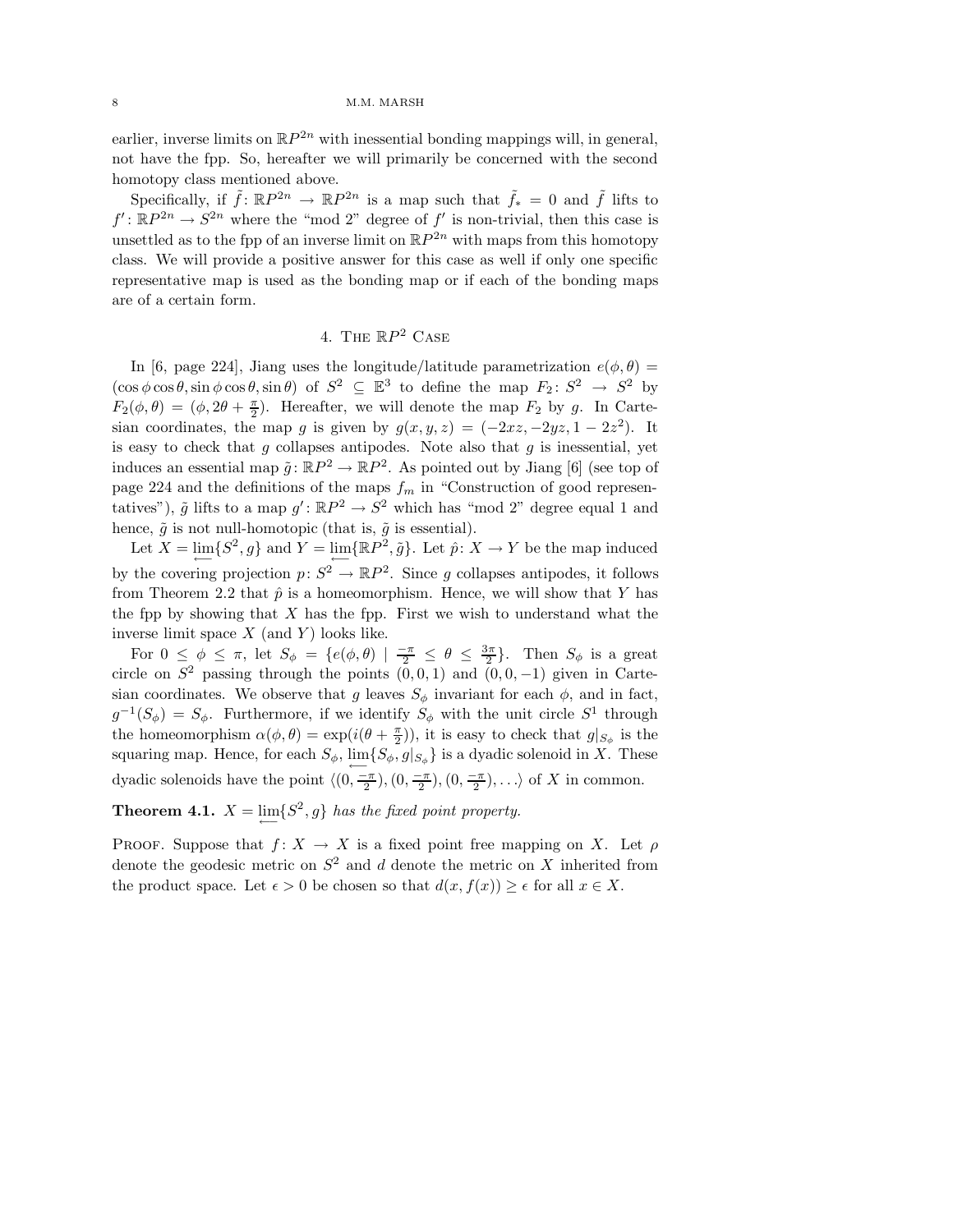Let D be the "southern hemisphere" of  $S^2$ . That is,  $D = \{(\phi, \theta) \mid \frac{-\pi}{2} \le \theta \le 0\}$ and let  $D' = \{(\phi, \theta) \mid \frac{-\pi}{2} \leq \theta \leq \frac{-\pi}{4}\}.$  We note that  $(D', D)$  is an expanding pair with respect to g. Let  $D_n$  be the sequence of subcontinua of X as given by (1) in Theorem 2.3. Let *n* be large enough so that  $g_{n-1}$  is an  $\epsilon$ -map. Choose  $\frac{\pi}{2} > \gamma > 0$ so that  $d(x, y) \ge \epsilon$  implies that  $\rho(g_{n-1}(x), g_{n-1}(y)) \ge \gamma$ .

Let  $E = \{(\phi, \theta) \mid \frac{-\gamma}{8} \le \theta \le \frac{\gamma}{8}$  $\frac{\gamma}{8}$ . Then E is a  $\frac{\gamma}{4}$ -annulus on  $S^2$  with the equator as centerline. Suppose that  $x = (\phi, \theta)$  and  $y = (\phi', \theta')$  are points of E. Then  $g(\phi, \theta) = (\phi, 2\theta + \frac{\pi}{2})$  and  $g(\phi', \theta') = (\phi', 2\theta' + \frac{\pi}{2})$ . Now,

$$
\frac{\pi}{2} - \frac{\gamma}{4} \le 2\theta + \frac{\pi}{2} \le \frac{\pi}{2} + \frac{\gamma}{4} \quad \text{and} \quad \frac{\pi}{2} - \frac{\gamma}{4} \le 2\theta' + \frac{\pi}{2} \le \frac{\pi}{2} + \frac{\gamma}{4}.
$$

Thus,

$$
\rho(g(\phi,\theta),(\phi,\frac{\pi}{2})) \leq \frac{\gamma}{4} \text{ and } \rho(g(\phi',\theta'),(\phi,\frac{\pi}{2})) \leq \frac{\gamma}{4}.
$$

By the triangle inequality,  $\rho(g(\phi, \theta), g(\phi', \theta')) \leq \frac{\gamma}{2} < \gamma$ . We have shown that (\*\*) for points  $x, y \in E$ ,  $\rho(g(x), g(y)) < \gamma$ .

We now define a retraction of  $S^2$  onto D that behaves nicely with respect to the bonding mapping g.

Let  $r: S^2 \to D$  be defined by

$$
r(\phi, \theta) = \begin{cases} (\phi, \theta) & \text{for } \frac{-\pi}{2} \leq \theta \leq 0, \\ (\frac{8\theta\pi}{\gamma} + \phi, -\theta) & \text{for } 0 \leq \theta \leq \frac{\gamma}{8}, \\ (\phi + \pi, -\theta) & \text{for } \frac{\gamma}{8} \leq \theta \leq \frac{\pi}{2}. \end{cases}
$$

For  $\theta = 0$ ,  $r(\phi, 0) = (0 + \phi, 0) = (\phi, 0)$ ; so, the two rules agree. For  $\theta = \frac{\gamma}{8}$  $\frac{\gamma}{8}$ ,  $r(\phi, \frac{\gamma}{8}) = (\pi + \phi, -\frac{\gamma}{8})$ ; again, the two rules agree.

Let  $\beta_n: D \to D_n$  be the inverse homeomorphism of  $g_n|_{D_n}$ . Define  $r_n: X \to D_n$ by  $r_n = \beta_n r g_n$ . We claim that  $r_n$  is a retraction and that  $d(r_n, id) < \epsilon$ . Suppose that  $x \in D_n$ . Then  $g_n(x) \in D$  and  $r_n(x) = \beta_n r g_n(x) = \beta_n g_n(x) = x$ . So,  $r_n$  is a retraction. Let  $x \in X$  and suppose that  $g_n(x) = (\phi, \theta)$ . There are three cases to consider according to the definition of r.

Case i) If  $g_n(x) \in D$ , then  $r_n(x) = \beta_n r g_n(x) = \beta_n g_n(x)$ . So,  $g_n r_n(x) =$  $g_n\beta_n g_n(x) = g_n(x)$ . Since  $g_n$  is an  $\epsilon$ -map,  $d(r_n(x), x) < \epsilon$ .

Case *ii*) If  $g_n(x) \in (E-D)$  with  $0 < \theta \leq \frac{\gamma}{8}$  $\frac{\gamma}{8}$ , then  $r_n(x) = \beta_n r g_n(x) = \beta_n r(\phi, \theta) =$  $\beta_n(\frac{8\theta\pi}{\gamma}+\phi,-\theta)$ . So,  $g_nr_n(x) = g_n\beta_n(\frac{8\theta\pi}{\gamma}+\phi,-\theta) = (\frac{8\theta\pi}{\gamma}+\phi,-\theta)$  since  $(\frac{8\theta\pi}{\gamma}+\theta,-\theta)$  $\phi, -\theta$ ) lies in D. So,  $g_n(x)$  and  $g_n r_n(x)$  are two points lying in E. By (\*\*),  $\rho(gg_n(x), gg_nr_n(x)) < \gamma$ ; so  $\rho(g_{n-1}(x), g_{n-1}r_n(x)) < \gamma$ . Hence,  $d(x, r_n(x)) < \epsilon$ . Case *iii*) If  $g_n(x) \in (S^2 - D)$  with  $\frac{\gamma}{8} \le \theta \le \frac{\pi}{2}$ , then  $r_n(x) = \beta_n r g_n(x) =$  $\beta_n r(\phi, \theta) = \beta_n(\phi + \pi, -\theta)$ . We note that  $(\phi + \pi, -\theta)$  is antipodal to  $(\phi, \theta)$ . So,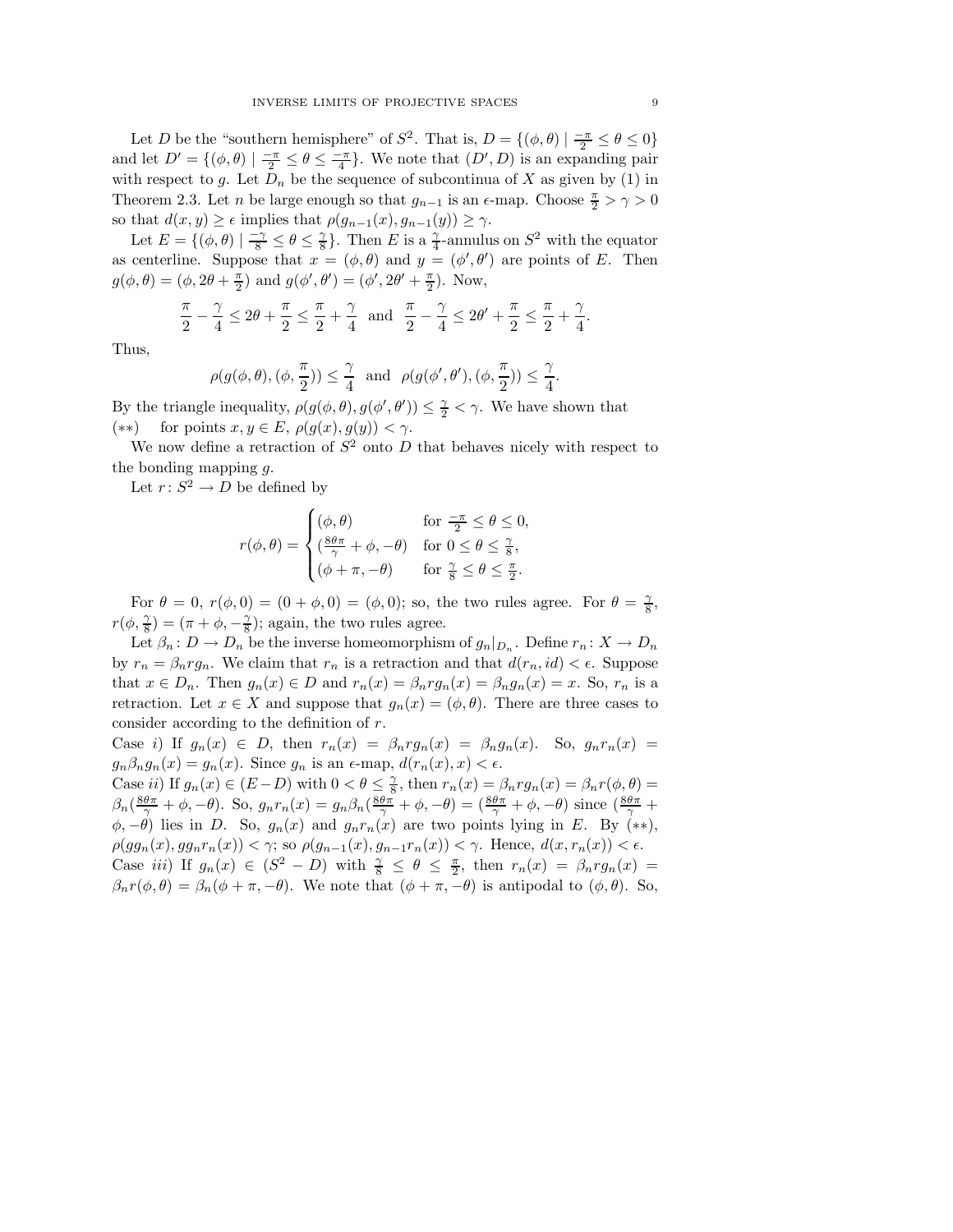#### 10 M.M. MARSH

 $g g_n r_n(x) = g_n \beta_n (\phi + \pi, -\theta) = g(\phi + \pi, -\theta) = g_n(x)$  since g collapses antipodal points. Thus,  $g_{n-1}(x) = g_{n-1}r_n(x)$  and therefore,  $d(x, r_n(x)) < \epsilon$ .

Our claim is proven.

Since  $D_n$  is a disk, the map  $r_n f|_{D_n}: D_n \to D_n$  must have a fixed point  $x \in D_n$ . But since  $d(r_n, id) < \epsilon$ , it follows that  $d(x, f(x)) < \epsilon$ , a contradiction.

We note that X is disk-like since for each  $\epsilon > 0$ , there exists an  $n \geq 1$  such that  $r_n$  is an  $\epsilon$ -map onto a disk. Since X is homeomorphic to Y, we have that Y is a disk-like continuum which is also an inverse limit of projective planes with essential bonding maps, somewhat surprising to this author.

It is also of interest to note that  $X$  can be realized as an inverse limit of disks with universal bonding maps. Thus, the fact that  $X$  (and  $Y$ ) has the fixed point property also follows from W. Holsztynski's result mentioned in the introduction. If Z, W, and Q are metric spaces and  $f: Z \to W$  is a mapping, we say that f can be almost factored through Q if for each  $\gamma > 0$ , there exist maps  $f_1 : Z \to Q$ and  $f_2: Q \to W$  such that  $d(f(z), f_2f_1(z)) < \gamma$  for each  $z \in Z$ .

**Theorem 4.2.**  $X$  can be realized as an inverse limit of topological disks with universal bonding mappings.

PROOF. Let  $D$  be the topological disk defined in the proof of Theorem 4.1. We will first show that  $g: S^2 \to S^2$  can be almost factored through D. Let  $\frac{\pi}{2} > \gamma > 0$ . Define the annulus  $E \subseteq S^2$  and the retraction  $r: S^2 \to D$  as in the proof of Theorem 4.1. Let  $\hat{g} = g|_D : D \to S^2$ . We point out that g and  $\hat{g} \circ r$  are  $\gamma - close$ . If  $(\phi, \theta) \in D$ , then  $\hat{g}r(\phi, \theta) = \hat{g}(\phi, \theta) = g(\phi, \theta)$ . If  $(\phi, \theta) \in S^2 - (D \cup E)$ , then  $\hat{g}r(\phi,\theta) = \hat{g}(\phi+\pi,-\theta) = g(\phi+\pi,-\theta) = g(\phi,\theta)$  since g collapses antipodes. Finally, if  $(\phi, \theta) \in E$ , then  $r(\phi, \theta) \in E \cap D$  and by  $(**)$  in the proof of Theorem 4.1,  $\rho(\hat{g}r(\phi,\theta), g(\phi,\theta)) < \gamma$ . Hence, g can be almost factored through D.

It follows from M. Brown's  $[2, Th.3]$  approximation theorem that X is homeomorphic to  $\lim_{\longleftarrow} \{S^2, \hat{g}r_i\}$ , where the  $r_i$  retractions of  $S^2$  onto D are chosen so that each pair g and  $\hat{g}r_i$  is  $\gamma_i$ -close and each  $\gamma_i$  is sufficiently small to satisfy the conditions of Brown's theorem. So, X is homeomorphic to the inverse limit of

$$
S^2 \xleftarrow{\hat{g}} D \xleftarrow{r_1} S^2 \xleftarrow{\hat{g}} D \xleftarrow{r_2} S^2 \xleftarrow{\hat{g}} \dots
$$

It is well known and straightforward to prove that the inverse limit above is homeomorphic to the following inverse limit.

$$
D \xleftarrow{r_1 \hat{g}} D \xleftarrow{r_2 \hat{g}} D \xleftarrow{r_3 \hat{g}} D \xleftarrow{r_4 \hat{g}} \dots
$$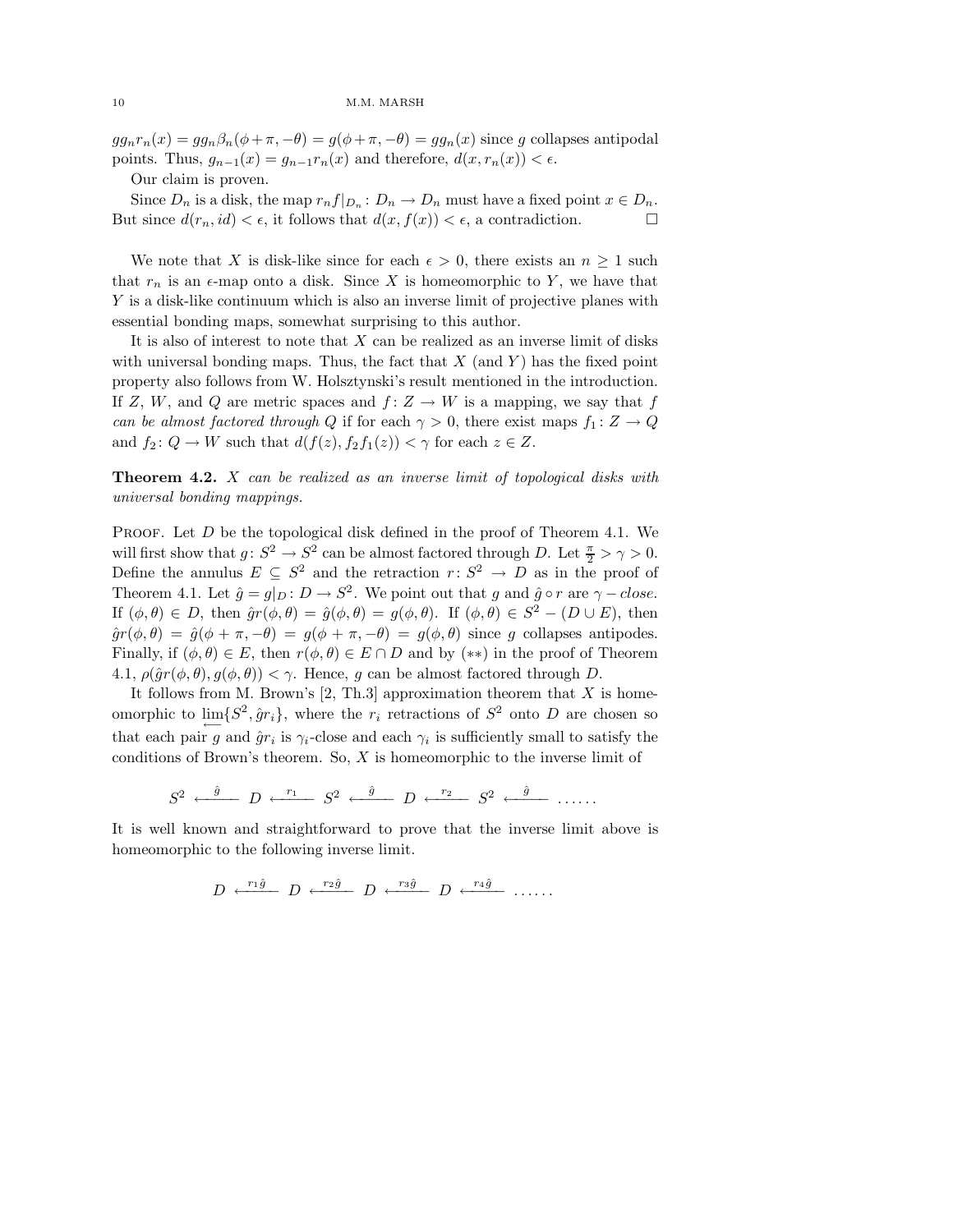There remains only to show that the maps  $r_i\hat{g}$  (and their compositions) are universal. A theorem of Holsztynski's [4, Prop.10] gives us that each  $r_i\hat{g}$  is universal if its restriction to the preimage of the boundary of  $D$  is essential. We consider  $(r_i \hat{g})^{-1}(\partial D) = \hat{g}^{-1} r_i^{-1}(\partial D)$ . Since  $r_i^{-1}$  is the identity map on  $\partial D$  for each  $i \geq 1$ , and  $\hat{g}^{-1}$  is a homeomorphism on D, it follows that the maps  $r_i \hat{g}$  (and their compositions) are universal.

For  $n \in \mathbb{N}$ , consider maps  $k_n$  of the form  $(\phi, \theta) \mapsto (\phi, 2n\theta + \frac{(2n-1)\pi}{2})$  $\frac{-1}{2}$ ). Note that  $k_1 = g$ . Since each such map collapses the equator of  $S^2$  to either the north or south pole, an argument similar to the proof of Theorem 4.2 will show that an inverse limit on  $S^2$  having bonding maps from the collection  $\{k_n\}_{n=1}^{\infty}$  will also produce an inverse limit space with the fpp.

## 5. The  $\mathbb{R}P^{2n}$  Case

For  $n \geq 1$ , we represent  $S^{2n}$  as  $\Sigma S^{2n-1}$  (the suspension of  $S^{2n-1}$ ), where  $(x, \theta) \in \Sigma S^{2n-1} = S^{2n}$  for  $x \in S^{2n-1}$  and  $\frac{-\pi}{2} \le \theta \le \frac{\pi}{2}$ . So,  $(x, \frac{\pi}{2}) = (y, \frac{\pi}{2})$  and  $(x, \frac{-\pi}{2}) = (y, \frac{-\pi}{2})$  for all  $x, y \in S^{2n-1}$ . We allow for points  $(x, \theta)$ , where  $\theta$  is any real number through the identifications  $(x, \theta) = (x, \theta + 2\pi)$  and  $(x, \theta) = (-x, \pi - \theta)$ . Define the map  $g: S^{2n} \to S^{2n}$  by  $g(x, \theta) = (x, 2\theta + \frac{\pi}{2})$ . For  $n = 1$ , this is the same g as defined in §4. It is easy to check that g collapses antipodes and thus induces a map  $\tilde{g} : \mathbb{R}P^{2n} \to \mathbb{R}P^{2n}$ . We now show that g and  $\tilde{g}$  have the same properties as the maps defined in §4.

That g is inessential can be seen by defining the homotopy  $H: S^{2n} \times [0,1] \to$  $S^{2n}$  by  $H((x, \theta), t) = (x, 2\theta t + \frac{\pi}{2})$ . Note that  $H((x, \theta), 0) = (x, \frac{\pi}{2})$  and  $H((x, \theta), 1) =$  $(x, 2\theta + \frac{\pi}{2}) = g(x, \theta)$  for all  $(x, \theta) \in S^{2n}$ .

Below we make use of the "degree" theory for maps of manifolds, using both geometric degree (sometimes called local index) and algebraic degree. Connections between the two and with the degree defined in [11] are established in [3]. It is easy to see that  $\tilde{g} \colon \mathbb{R}P^{2n} \to \mathbb{R}P^{2n}$  has a 2-sheeted covering at each point  $p(x, 0)$ with sheets of opposite orientation centered at the points  $p(x, \frac{\pi}{4})$  and  $p(x, \frac{-\pi}{4})$ . Hence, the degree of  $\tilde{g}$  is zero and  $\tilde{g}_*$ :  $H_{2n}(\mathbb{R}P^{2n}) \to H_{2n}(\mathbb{R}P^{2n})$  is trivial. If  $\tilde{g}_*$  is multiplication by k on  $H_1(\mathbb{R}P^{2n})$ , then  $\tilde{g}_*$  is multiplication by  $k^{2n}$  on  $H_{2n}(\mathbb{R}P^{2n})$ as noted earlier in §3. So,  $\tilde{g}_* : H_1(\mathbb{R}P^{2n}) \to H_1(\mathbb{R}P^{2n})$  is also trivial.

Let  $g' : \mathbb{R}P^{2n} \to S^{2n}$  be a lift of  $\tilde{g}$  so that  $p \circ g' = \tilde{g}$ . We also have that  $g' \circ p = g$ . For a point  $(x, \frac{\pi}{4})$  in  $S^{2n}$ ,  $g(x, \frac{\pi}{4}) = (x, \pi) = (-x, 0)$  and  $g^{-1}(-x, 0) =$  $\{(x,\frac{\pi}{4}),(-x,-\frac{\pi}{4})\}\.$  Since  $g' \circ p = g, g'$  has a 1-sheeted covering at the point  $(-x, 0)$  and hence, the "mod 2" degree of g' is one. By the homotopy lifting theorem, it follows that  $\tilde{g}$  is essential.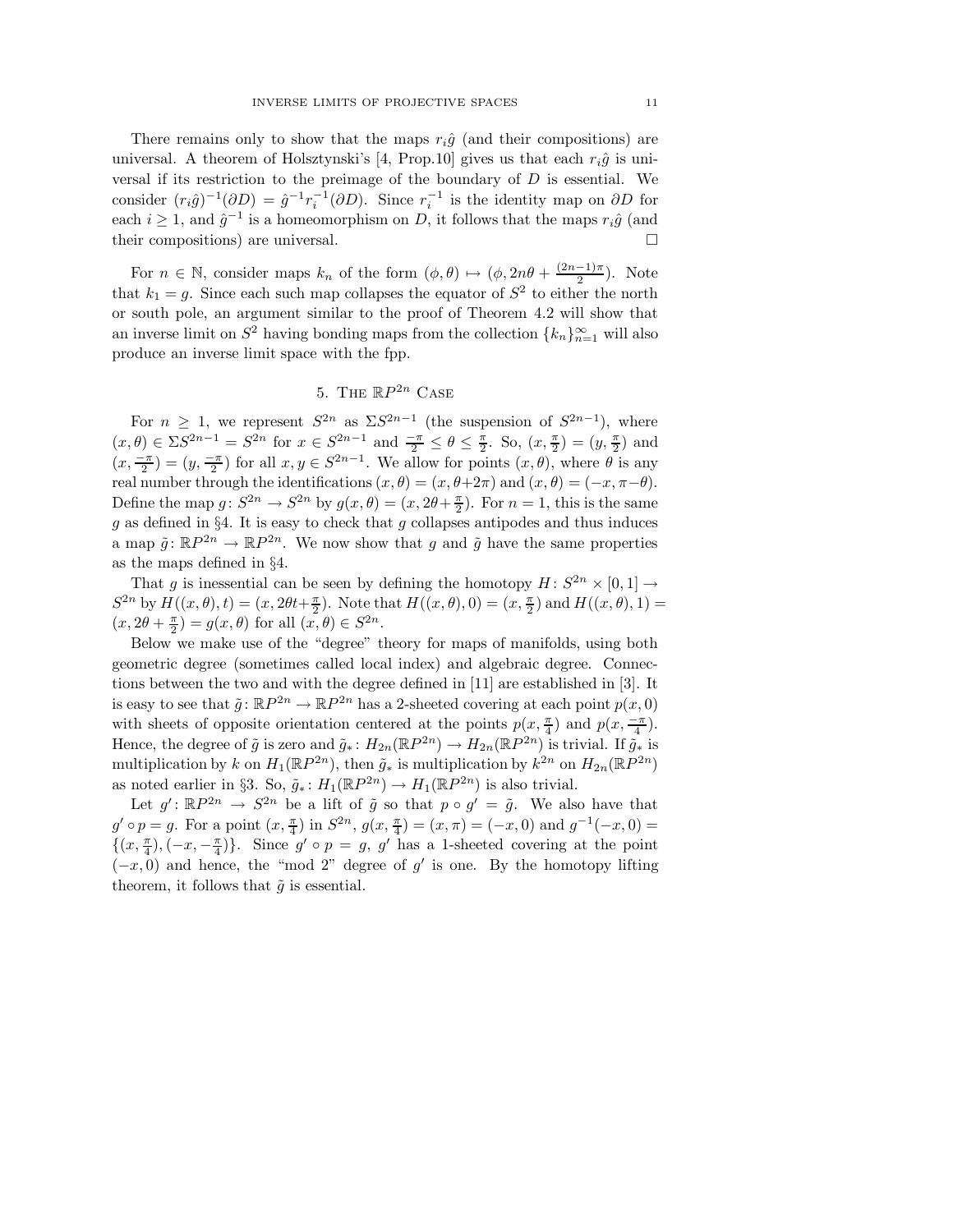As in the  $\mathbb{R}P^2$  case, the inverse limits  $X = \lim_{\longleftarrow} \{S^{2n}, g\}$  and  $Y = \lim_{\longleftarrow} \{\mathbb{R}P^{2n}, \tilde{g}\}$ are homeomorphic.

**Theorem 5.1.**  $X = \lim_{n \to \infty} \{S^{2n}, g\}$  has the fixed point property.

**PROOF.** The proof is the same as in the  $\mathbb{R}P^2$  case with the following slight modification to the definition of the retraction  $r: S^{2n} \to D$ , where D is the lower cone of  $\Sigma S^{2n-1}$ . Since  $2n-1$  is odd, there is a homotopy  $\{h_t \mid 0 \le t \le 1\}$  such that for  $x \in S^{2n-1}$ ,  $h_0(x) = x$  and  $h_1(x) = -x$ . Define

$$
r(x,\theta) = \begin{cases} (x,\theta) & \text{for } \frac{-\pi}{2} \le \theta \le 0, \\ (h_{\frac{8\theta}{\gamma}}(x), -\theta) & \text{for } 0 \le \theta \le \frac{\gamma}{8}, \\ (-x, -\theta) & \text{for } \frac{\gamma}{8} \le \theta \le \frac{\pi}{2}. \end{cases}
$$

The theorem follows.

In a manner analogous to the  $\mathbb{R}P^2$  case, we have the following theorem.

**Theorem 5.2.**  $X = \lim_{n \to \infty} \{S^{2n}, g\}$  can be realized as an inverse limit of topological 2n-balls with universal bonding mappings.

#### **REFERENCES**

- [1] Glen E. Bredon, Topology and Geometry, Springer-Verlag (1993).
- [2] M. Brown, Some Applications of an Approximation Theorem for Inverse Limits, Proceedings of the AMS 11(1960), #3, 478-483.
- [3] D.B.A. Epstein, *The Degree of a Map*, Proc. London Math. Soc. 16(1966), #3, 369-383.
- [4] W. Holsztyński, Universal Mappings and the Fixed Point Property, Bull. de L'Académe Polon. des Sciences XV(1967), #7, 433-438.
- [5] W.T. Ingram, Invariant Sets and Inverse Limits, Topology and Its Applications 126(2002), 393-408.
- [6] Boju Jiang, The Wecken Property of the Projective Plane, Nielsen Theory and Reidemeister Torsion, Banach Center Publications 49(1999), 223-225.
- [7] Wayne Lewis, Continuum Theory Problems, Topology Proc. 8(1983), #2, Problem 32 (D. Bellamy), 369
- [8] Howard J. Marcum and Duane Randall, A Note on Self-Mappings of Quaternionic Projective Spaces, An. Acad. Brasil Ciênc. 47(1975), 7-9.
- [9] M.M. Marsh, Covering Spaces, Inverse Limits, and Induced Coincidence Producing Mappings, Houston J. of Math. 29(2003), #4, 983-992.
- [10] C.A. McGibbon, Self Maps of Projective Spaces, Transactions of the AMS 271(1982), #1, 325-346.
- [11] Paul Olum, Mappings of Manifolds and the Notion of Degree, Annals of Math. 58(1953), #3, 458-480.
- [12] R.L. Russo, Universal Continua, Fundamenta Math. 105(1979), #1, 41-60.